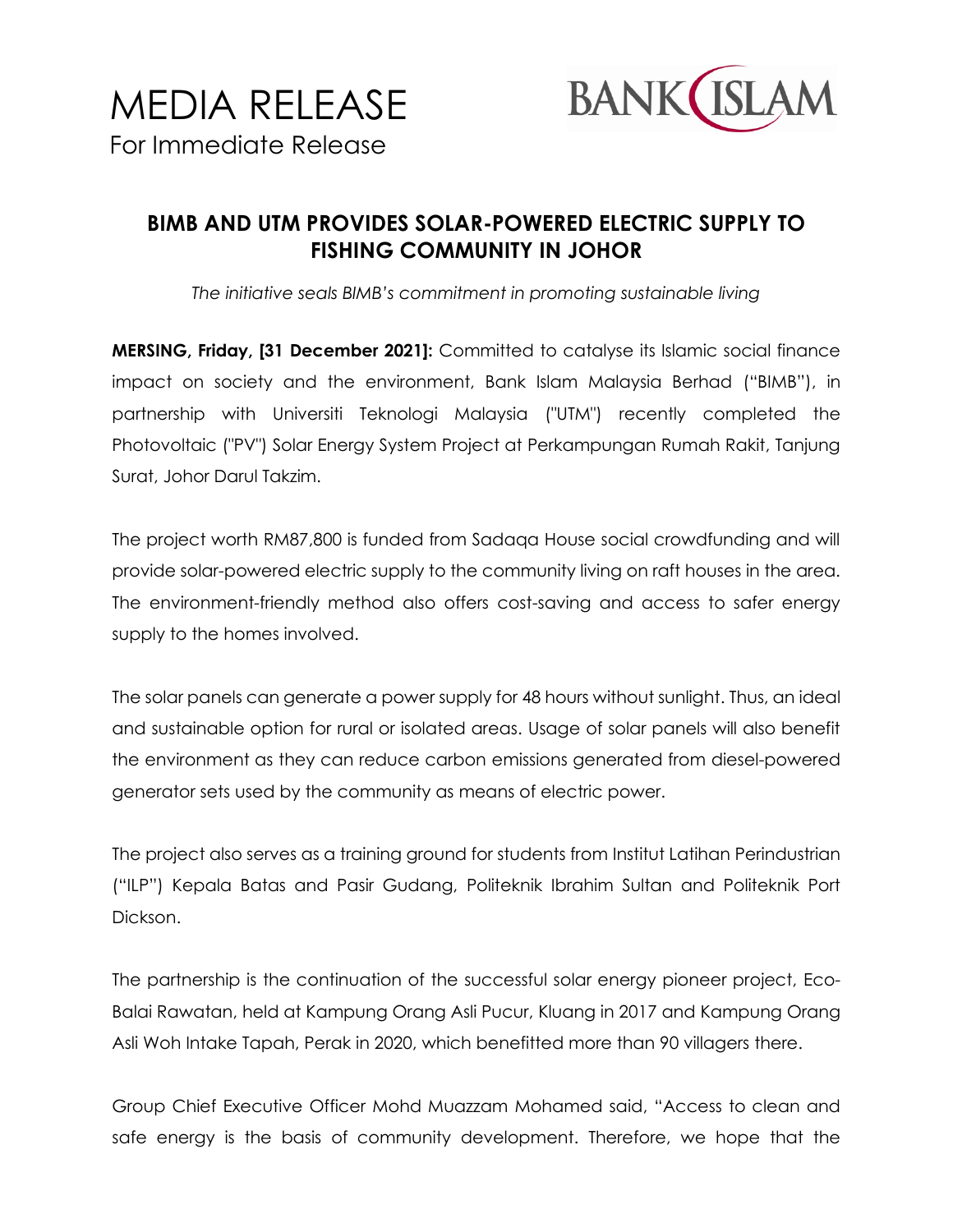residents can comfortably carry out their daily tasks. BIMB will continuously support projects or efforts to improve societal quality of life. To date, BIMB has distributed almost RM300,000 in providing solar panels for the benefit of more than 220 residents through the Sadaqa House and UTM partnership."

The environment-friendly solar energy system support is parallel to the United Nations ("UN") global objective, specific to the 7th Sustainable Development Goal ("SDG") to provide access to affordable and clean energy.

BIMB Group Chief Executive Officer, Mohd Muazzam Mohamed and UTM Deputy Vice-Chancellor (Development), Prof. Ts. Dr. Mohd Hamdan Hj Ahmad completed the handover ceremony of Projek Tenaga Elektrik Solar Rumah Rakit Tanjung Surat held on 28 December 2021 at Masjid Az-Zahidin, Tanjung Surat. In attendance, BIMB Group Chief Financial Inclusion Officer, Mohd Nazri Chik; Chairman UTM School of Engineering, Prof. Ir. Dr. Mohd Wazir Bin Mustafa; UTM Senior Professor and Head, Projek Tenaga Elektrik Solar Rumah Rakit Tanjung Surat, Johor and Tanjung Surat Village Chief, Amin A Rahman.

During the event, BIMB also contributed household essentials to disadvantaged families and handed a contribution of RM5,000 to Masjid Az-Zahidin, Tanjung Surat.

The BIMB-UTM Solar PV Energy System Project was recently awarded 'The Company of The Year for Outstanding Community Support' at the Sustainability & CSR Malaysia Awards 2021.

"We are grateful to UTM for the continuous support as our strategic partner, especially in sharing their expertise and technology developed. BIMB hopes to encourage sustainable living practice for a better future for everybody through a similar initiative," explains Mohd Muazzam.

## **About Bank Islam Malaysia Berhad ("BIMB")**

BIMB is Malaysia's first public listed Islamic Bank on the Main Board of Bursa Malaysia Berhad. Established in July 1983 as Malaysia's first Islamic Bank, BIMB has 141 branches and more than 900 self-service terminals nationwide. As a full-fledged and pure-play Islamic bank, BIMB provides banking and financial solutions that strictly adhere to the Shariah rules and principles and are committed to the ideals of sustainable prosperity